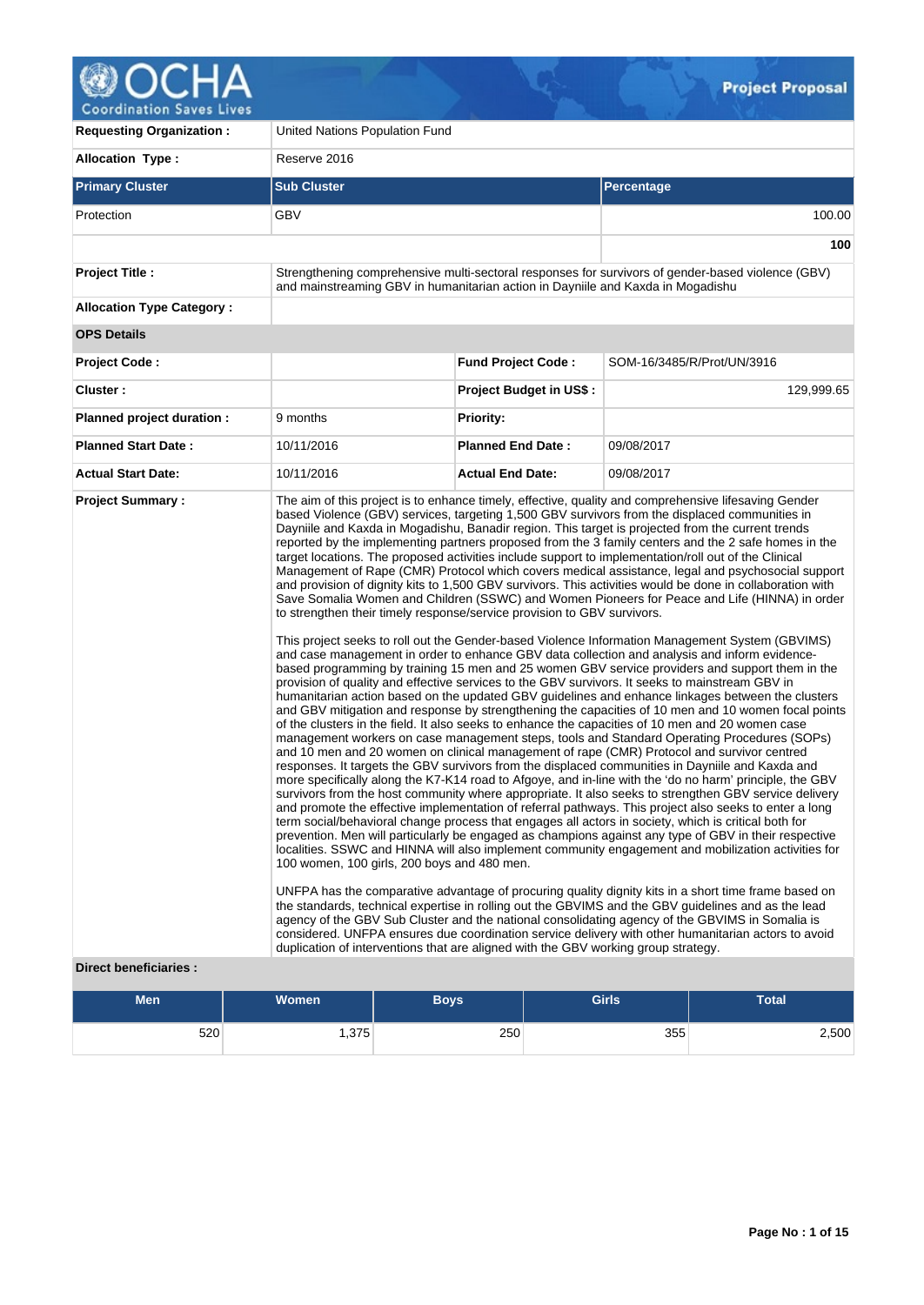#### **Other Beneficiaries :**

| <b>Beneficiary name</b>            | <b>Men</b> | Women | <b>Boys</b>     | <b>Girls</b> | <b>Total</b>   |
|------------------------------------|------------|-------|-----------------|--------------|----------------|
| <b>Internally Displaced People</b> | 385        | 1,105 | 220             | 275          | 1,985          |
| People in Host Communities         | 90         | 200   | 30 <sup>°</sup> | 80           | 400            |
| Aid Agencies                       | 45         | 70    |                 |              | 115            |
| Other                              | 0          |       |                 |              | $\overline{0}$ |
| Other                              | 0          |       |                 |              | $\overline{0}$ |

## **Indirect Beneficiaries :**

The indirect beneficiaries include family members of women, girls, boys and men who will receive the GBV services including the dignity kits, approximately 11,000 beneficiaries (1,600 women, 4,550 girls, 2,000 boys and 1,600 men from the IDP community; 250 women, 300 girls, 150 boys, 250 men from host community; and 300 humanitarian workers from other clusters)

#### **Catchment Population:**

GBV survivors from the displaced communities in Dayniile and Kaxda and more specifically along the K7-K14 road to Afgoye.

## **Link with allocation strategy :**

This project is in line with the Somalia Humanitarian Fund strategy for the Integrated Response to the Displaced Communities in Mogadishu. The activities also contribute to the Humanitarian Response Plan strategic objective, "Address humanitarian needs by providing life-saving and life-sustaining assistance to people in need, prioritizing the most vulnerable." The proposed activities ensure provision of time-critical, life-saving assistance to the GBV survivors in the priority locations. This project also mitigates GBV risks by mainstreaming GBV prevention and response in other clusters.

#### **Sub-Grants to Implementing Partners :**

| <b>Partner Name</b>                       | <b>Partner Type</b> | <b>Budget in US\$</b> |
|-------------------------------------------|---------------------|-----------------------|
| Save Somalia Women and Children (SSWC)    | National NGO        | 29,450.00             |
| Women Pioneers for Peace and Life (HINNA) | National NGO        | 27,450.00             |
|                                           |                     | 56,900.00             |

## **Other funding secured for the same project (to date) :**

| <b>Other Funding Source</b> | <b>Other Funding Amount</b> |
|-----------------------------|-----------------------------|
|                             |                             |

## **Organization focal point :**

| <b>Name</b>           | <b>Title</b>          | Email                    | <b>IPhone</b>   |
|-----------------------|-----------------------|--------------------------|-----------------|
| Walter Mendonca-Filho | Deputy Representative | mendonca-filho@unfpa.org | +254 780 400269 |
| <b>BACKGROUND</b>     |                       |                          |                 |

## **1. Humanitarian context analysis**

UNHCR estimates that there are approximately 1.1 million displaced persons in Somalia who continue to live in deplorable, overcrowded settlements in appalling conditions and exposed to protection risks and with limited access to basic services. Mogadishu hosts the largest estimated protracted IDP population in Somalia with more than half residing in the outskirts along the Afgooye corridor. The IDPs remain susceptible to environmental shocks, clan conflicts, military operations, natural disasters and forced evictions which increases the vulnerability of the population compounded by the protracted conflict, which have continued to create new displacements along the Afgooye corridor. These aggravates the humanitarian crisis as the GBV incidents continue to be reported.

GBV remains a key protection concern for IDP women and girls in Somalia. GBVIMS and other assessments continue to show high prevalence of sexual violence and other forms of GBV among the women and girls, particularly those living in the IDP settlements. The number of the GB) incidents reported through the GBVIMS increased by reduced by 8.7% compared to the first quarter of 2015. According to the GBVIMS data for January to August 2016, 73% of the GBV survivors are IDPs and 99% are female.

The protective environment for the IDPs and civilians affected by the conflict still requires strengthening. GBV risks reportedly include cases of sexual violence during clan conflict with women and girls from rival clans being targeted. IDPs and the poor in particular remain susceptible to environmental and conflict related shocks and epidemiological emergencies which increases the vulnerability of the population compounded by the protracted conflict. GBV incidences are reportedly caused by the many evictions since early 2016 and the intrusion by armed groups in the settlements. Women and girls who have been abused often undergo prolonged psychological pain and rejection by their families and communities. Critical gaps remain in the provision of life saving humanitarian responses including medical, psychosocial services and material assistance in order address the immediate needs of the GBV survivors and enhance the resilience of the communities in order to mitigate the impact of future disasters.

#### **2. Needs assessment**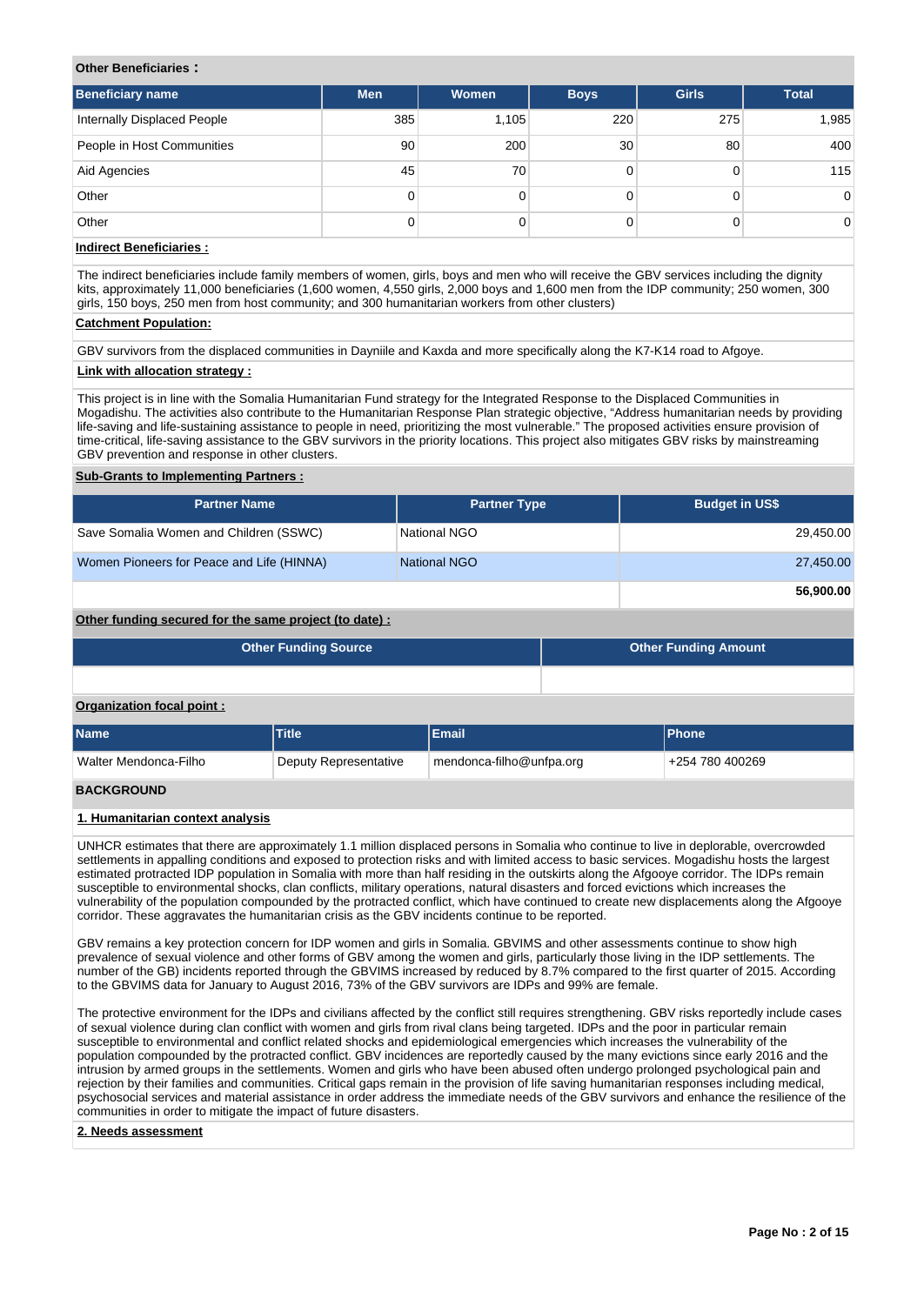This project is based on the data from the GBVIMS, the GBV Sub Cluster 4W matrix, GBV Sub Cluster meeting minutes at the national and field levels and the 2016 Humanitarian needs overview. Mogadishu GBV Sub Cluster members continually note the concern of protracted crisis and humanitarian emergencies in Mogadishu that contribute to the occurrence of GBV. Despite modest in the political and the legislative reforms, the humanitarian context in Somalia has not changed significantly from 2015. Cyclical drivers of humanitarian needs include drought, floods, evictions, displacement, conflict and insecurity. The implementation of the 2014 to 2016 GBV Working Group strategy has greatly contributed to the improvement of services, including incident reporting and better harmonized interventions. However, critical gaps remain in the provision of life saving humanitarian responses including medical, legal, psychosocial services and material and livelihood assistance in order address the immediate needs and enhancing the resilience of the communities in order to mitigate the impact of future disasters. Humanitarian agencies face funding constraints thus unable to meet the specific needs of GBV survivors.

In early 2016, Mogadishu Gender based Violence (GBV) sub cluster members reported a sharp increase in the number of reported GBV incidents in Daynille, Dharkenley and Hodan districts of Mogadishu. Mogadishu GBV sub cluster and the GBVIMS Task Force raised this concern with the national GBV Sub Cluster. The national GBV sub cluster advised that that a small team comprised of service providers in the three locations conduct assessment in order to determine the reasons for the increase in the number of reported GBV incidents. The national GBV sub cluster also requested UNHCR as the GBVIMS consolidating agency for South Central zone to analyze the data for the three districts from January to December 2015 and identify the months when the increase in GBV incidents was recorded. The number of reported GBV incidents including rape in the 3 districts increased steadily by 1.12% in February compared to January, 1.25% in March, 1.35% in April, 1.37% in May and 1.35 in June. The numbers declined in July by 1% and 1.2% in August. The numbers increased again in September by 1.37%, October by 1.39%, November and December by 1.3%. The number of incidents declined in July and August and increase in September to November as indicated above.

Mogadishu GBV Sub Cluster identified agencies in the three locations and established three teams (one for each location) that conducted the assessment. The assessment teams noted the correlation between increase in the number of reported GBV incidents and multiple evictions and the deteriorating security in the three locations. In 2014 and January 2015, there was minimal increase or decrease in the number of GBV incidents recorded. Evictions were carried out during the months whereby the increase in the number of incidents was recorded. Incident by district analysis showed Denyile district to have the highest cases of physical assault and sexual violence, followed by Dharkenley and Hodan districts respectively. Forced eviction of IDPs and urban poor from public and private land and buildings in Mogadishu and other major towns of South Central Zone continues to be a key Protection concern. Evictions regularly result in new and arbitrary displacements. IDP were forcefully evicted to the outskirts of the three districts which increased their vulnerability. The increase in the reported GBV incidents was reportedly due to the intrusion by armed groups in the settlements and deteriorating security in Mogadishu. Following the concerns of the increase in the number of GBV incidents reported in the three locations, UNFPA scaled up interventions at the three family centres. UNFPA also prepositioned post rape treatment kits in Mogadishu for timely response to the needs of GBV survivors in three locations and other locations

#### **3. Description Of Beneficiaries**

2,500 direct beneficiaries.

Breakdown per Category: 1,500 GBV survivors 880 community members for the GBV prevention and campaigns 120 Aid workers (humanitarian GBV service providers and humanitarian workers from other clusters)

Breakdown per Gender and Age Group Female: 1,730 Male: 770 Children under 18: 605 Adults: 1,895

Breakdown per Displacement Status and Humanitarian Agency IDPs: 1,980 Host communities: 400 Aid workers (Humanitarian GBV service providers and humanitarian workers from other clusters): 120

While the direct beneficiaries are 2,500, the indirect beneficiaries is approximated at 11,000 IDP and host communities and aid agencies (GBV service providers and humanitarian workers from other clusters).

#### **4. Grant Request Justification**

Emergencies impact differently on women, girls, boys and men. Accordingly, their needs vary particularly in the midst of weak physical and social protection services. As indicated, displaced women and girls are more at risk of GBV. Increased sexual violence, intimate partner violence, sexual exploitation and abuse and forced/ early marriages are usually exacerbated by weak rule of law and non-functional governance structures. This project will focus on strengthening availability of life-saving GBV services through scaling up interventions including clinical management of rape for survivors of sexual violence and other medical, legal, psychosocial support and meeting the immediate needs of GBV survivors and vulnerable women and girls through dignity kits distribution. Somalia Humanitarian Fund (SHF) will support the scaling up of time critical lifesaving GBV interventions in Dayniile and Kaxda districts of Mogadishu. The proposed activities will urgently address the needs of the GBV survivors and bring back life and dignity to them. This project also intends to enhance the comprehensive multi-sectoral services for GBV survivors by mainstreaming GBV in other clusters based on the updated GBV guidelines and enhance GBV data collection and analysis through GBVIMS.

This project is crucial in order to meet the GBV, Protection Cluster and the Humanitarian Response Plan Strategy targets and save lives through provision of time critical lifesaving GBV response interventions. It is in line with the National Action Plan on Ending Sexual Violence in conflict Child Protection Working Group strategy and the GBV working group strategy. It seeks to enhance the service delivery and scale up interventions in order to improve the quality of care. The target locations have the highest priority humanitarian needs as identified by the GBVIMS, GBV service providers and the IDP Profiling Exercise conducted in 2015. The urgent needs of the GBV survivors is also justified by the limited services in the target locations due to funding constraints experienced by GBV service providers in Dayniile and Kaxda against the increasing needs of GBV services. Pre-positioned stocks for dignity kits may be depleted due to the increasing needs.

**5. Complementarity**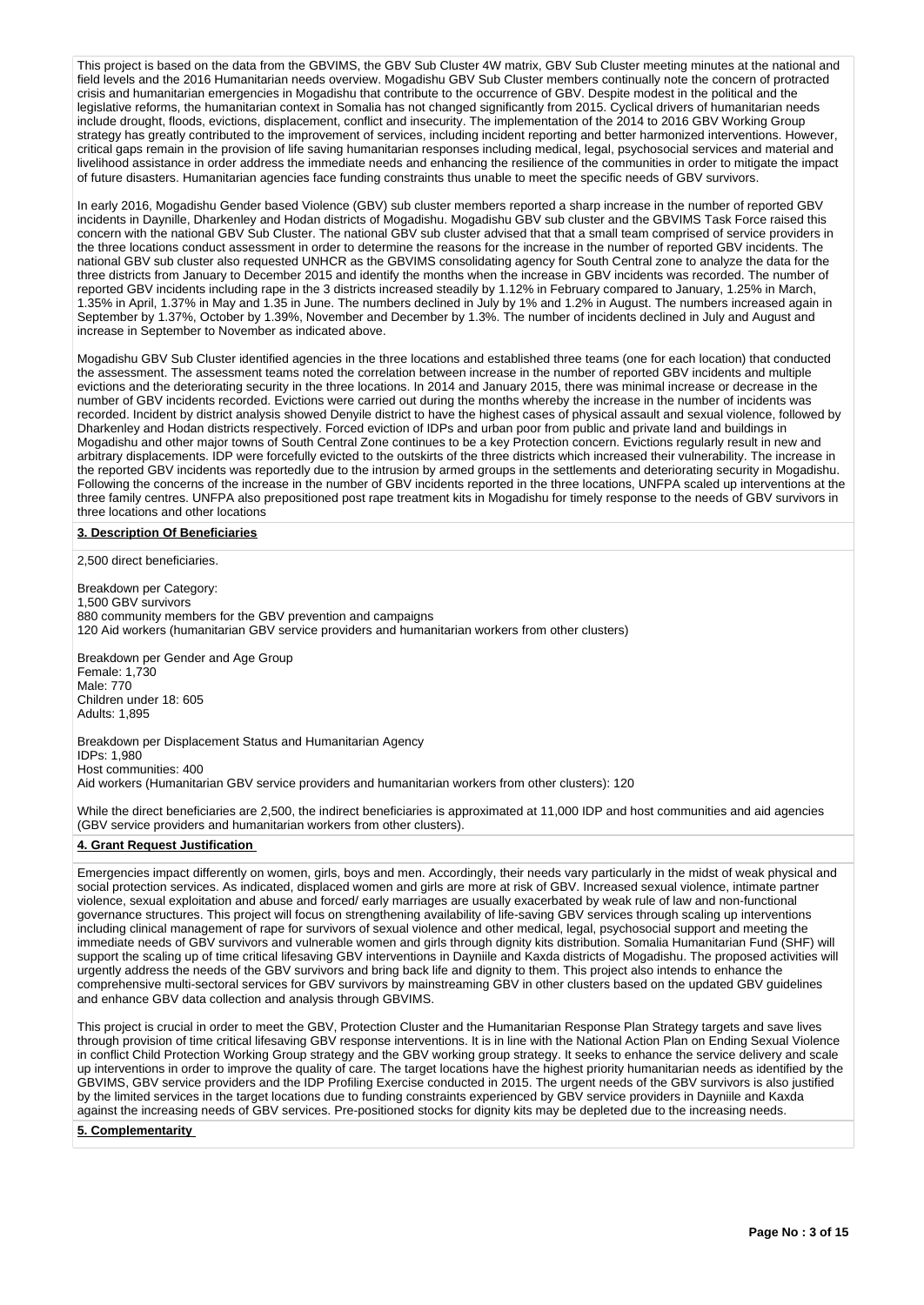The proposed activities will strengthen and scale up the multi-sectoral service delivery for GBV survivors. In any emergency context, response to GBV survivors requires multi-sectoral response from case workers, health and psychosocial support service providers. A multisectoral support will be used where appropriate, in order to maximize impact and ensure that the beneficiaries benefit from a package of basic services. SSWC, and HINNA are operational in the priority locations and provide comprehensive services to GBV survivors. SSWC has a one stop centre that provides comprehensive GBV services to the survivors and a safe home in Mogadishu. HINNA has a family centre in Daynille that provide comprehensive services to GBV survivors. Their reach includes IDP settlements in other districts of Mogadishu. These ongoing interventions are UNFPA-funded. The proposed project will scale up the above ongoing interventions in these locations. UNFPA will procure the dignity kits for SSWC and HINNA to complement their health, psychosocial services and material assistance in a timely manner in line with standards. The NGOs will also implement community engagement and mobilization activities.

As the lead agency for the GBV Sub Cluster and the national consolidating agency for the GBVIMS, UNFPA will work closely with other clusters to sensitize them on the linkage of GBV and their sectoral work and capacitate them to integrate GBV mitigation and response in their interventions. In this way, clusters will complement and enhance comprehensive services provided for GBV survivors. This project will also be implemented in collaboration with other actors, relevant government ministries and stakeholders to avoid overlaps and increase coverage. The proposed activities will also complement the following ongoing UNFPA-funded activities: Somali Community Concern (SCC) GBV response activities and the safe home in Afgoye and Organization for Somalis' Protection and development (OSPAD) and Somali Relief, Rehabilitation and Development Organisation (SORRDO) family centres in Hodan and Dharkenley districts of Mogadishu for the GBV survivors. They will also complement the GBV activities implemented by other GBV partners in Mogadishu and Afgoye. As the lead agency of the GBV Sub Cluster, UNFPA will coordinate with other GBV actors in order to avoid duplication and maximize impact.

## **LOGICAL FRAMEWORK**

#### **Overall project objective**

The overall objective of this project is to enhance the comprehensive service delivery and scale up interventions for 1,000 GBV survivors in Dayniile and Kaxda districts of Mogadishu. The proposed activities are:

- Scaling up GBV interventions including clinical management of rape for survivors of sexual violence and other medical, legal, psychosocial support for GBV survivors.

- Procurement of 1,000 dignity kits to be distributed to SSWC and HINNA.

- Strengthened capacities for 40 GBV service providers on GBV data collection and analysis for evidence-based programming, 20 cluster focal points trained on GBV mainstreaming, 30 case management workers on case management steps, tools and Standard Operating Procedures (SOPs), and 30 GBV service providers trained on clinical management of rape (CMR) Protocol and survivor centred responses. - Community engagement of the project will detail out the prevention and risk reduction dimension for 880 community members which will be largely led by men and boys to ensure protection of all from any form of GBV.

This is based on UNFPA's comparative advantage of procuring the dignity kits and as lead agency of the GBV Sub Cluster and the national consolidating agency for the GBVIMS. The focal points of other clusters will benefit from capacity building on the GBV mainstreaming so that clusters mainstream GBV in their interventions in order to mitigate GBV risks. Domestic violence remains the most pervasive manifestation of violence against women and girls in Somalia. Men are often the perpetrators of domestic violence. Although the project targets women and girls, UNFPA will engage men and boys, women and girls and community based structures in the prevention activities as they are the key decision makers in the communities.

#### **Protection Cluster objectives Strategic Response Plan (SRP) objectives Percentage of activities** To improve protection risk prevention, response and access to services for IDPs and other civilians affected by conflict, violence, human rights violations or disaster Somalia HRP 2016 95 To improve operational response capacity through capacity development, strategic advocacy and humanitarian dialogues Somalia HRP 2016 **5** Somalia HRP 2016

**Contribution to Cluster/Sector Objectives :** This project contributes to the Humanitarian Response Plan strategic objective, "Address humanitarian needs by providing life-saving and life-sustaining assistance to people in need, prioritizing the most vulnerable." The proposed activities ensure provision of time-critical, life-saving assistance to the GBV survivors in the priority locations. This project also mitigates GBV risks by mainstreaming GBV prevention and response in other clusters. It contributes to the Protection Cluster objective 1) To improve protection risk prevention, response and access to services for IDPs and other civilians affected by conflict, violence, human rights violations or disaster and objective 3) To improve operational response capacity through capacity development, strategic advocacy and humanitarian dialogue. It also contributes to the 2013-2016 GBV Strategy, and the National Action Plan on Ending Sexual Violence in conflict and Child Protection strategy

#### **Outcome 1**

Enhanced access to critical life-saving GBV services in Dayniile and Kaxda

## **Output 1.1**

## **Description**

Improved quality, availability, accessibility, and utilization of comprehensive GBV services in Dayniile and Kaxda

## **Assumptions & Risks**

The assumption is that improved quality and availability of services will contribute to accessibility and utilization of comprehensive GBV services by the survivors. Insecurity and the social stigma towards GBV survivors may hamper access to and utilization of GBV services.

# **Activities**

**Activity 1.1.1** 

#### **Standard Activity : Post Rape Treatment**

Provision of time critical, life saving assistance to 500 GBV survivors in line with standards (350 women, 60 girls, 50 boys and 40 men) **Activity 1.1.2**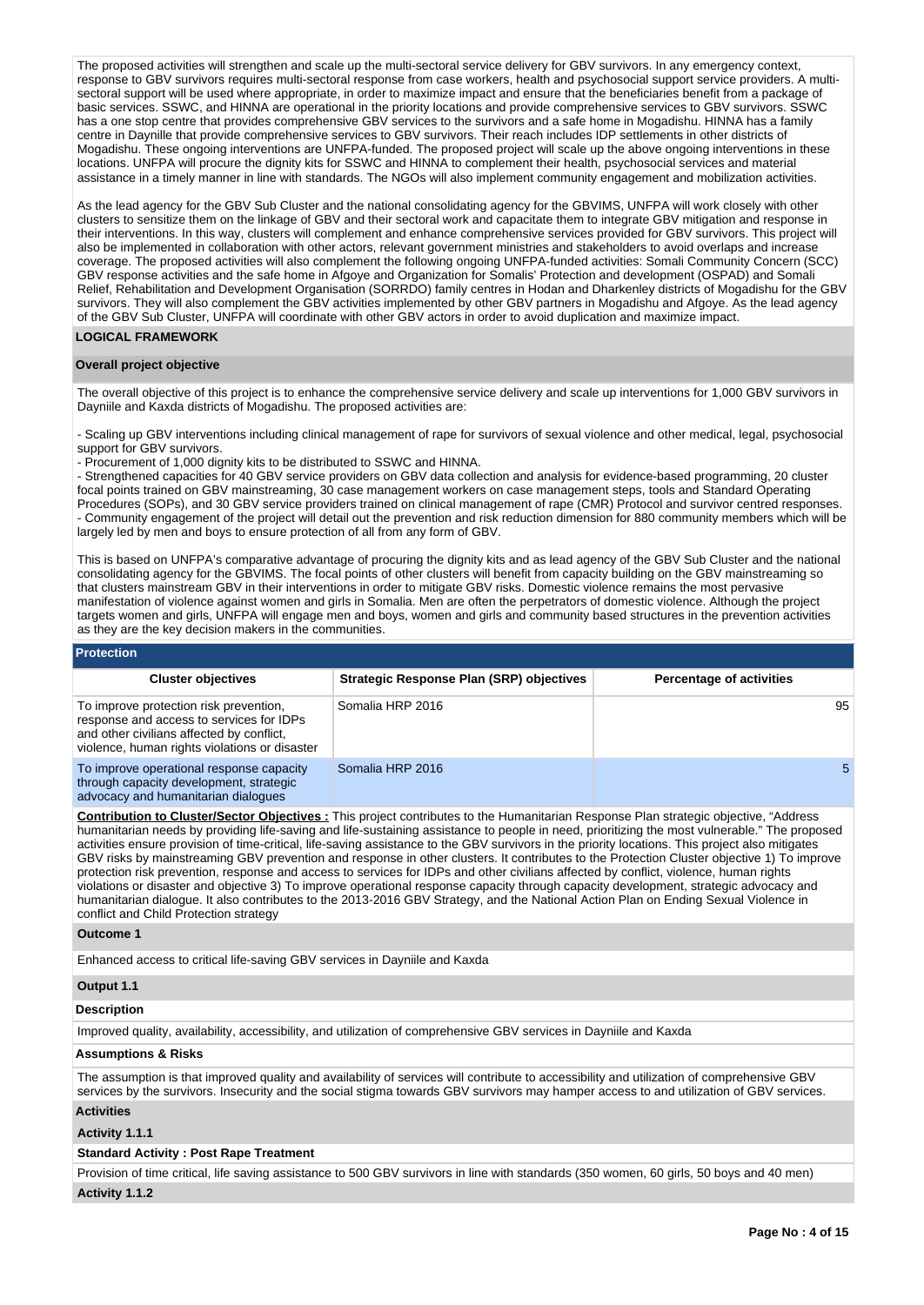## **Standard Activity : Dignity Kits**

Procurement of 1,000 dignity kits and make available to SSWC and HINNA for 1,000 GBV survivors (850 women and 150 girls) **Indicators**

|                                                                                                                                                                        |                |                                                                                                                                                 | <b>End cycle beneficiaries</b> |                      |  | <b>End</b><br>cycle |               |  |  |  |  |  |
|------------------------------------------------------------------------------------------------------------------------------------------------------------------------|----------------|-------------------------------------------------------------------------------------------------------------------------------------------------|--------------------------------|----------------------|--|---------------------|---------------|--|--|--|--|--|
| Code                                                                                                                                                                   | <b>Cluster</b> | Indicator                                                                                                                                       | <b>Men</b>                     | Women   Boys   Girls |  |                     | <b>Target</b> |  |  |  |  |  |
| Indicator 1.1.1                                                                                                                                                        | Protection     | Number of male/female survivors who receive<br>medical assistance, including post rape treatment<br>within 72 hours, in line with set standards |                                |                      |  |                     | 500           |  |  |  |  |  |
| Means of Verification: Progress reports, CMR Task Force distribution, registry at the hospitals/ health clinics for the records on GBV<br>survivors accessing services |                |                                                                                                                                                 |                                |                      |  |                     |               |  |  |  |  |  |
| Indicator 1.1.2                                                                                                                                                        | Protection     | Number of dignity kits procured and made<br>available to SSWC and HINNA                                                                         |                                |                      |  |                     | 1.000         |  |  |  |  |  |
|                                                                                                                                                                        |                | Means of Verification: Progress reports, registry at the hospitals/health clinics for the records on GBV survivors accessing services           |                                |                      |  |                     |               |  |  |  |  |  |
| <b>Outcome 2</b>                                                                                                                                                       |                |                                                                                                                                                 |                                |                      |  |                     |               |  |  |  |  |  |
|                                                                                                                                                                        |                | Strengthened capacities of GBV service providers and humanitarian workers from other clusters to track, address and mitigate GBV                |                                |                      |  |                     |               |  |  |  |  |  |

**Output 2.1**

## **Description**

Increased capacities of GBV service providers in Dayniile and Kaxda to track GBV incident trend and address GBV mitigation and response based on multi-sectoral approach, and humanitarian workers from other clusters on the updated GBV guidelines

#### **Assumptions & Risks**

Assumption is that GBV service providers in Dayniile and Kaxda and cluster focal points will apply the knowledge and skills they have acquired from the capacity building activities and in their interventions. Regular follow up will be conducted through Mogadishu GBV Sub Cluster.

## **Activities**

**Activity 2.1.1** 

### **Standard Activity : Capacity building**

Train at least 15 men and 25 women GBV service providers in Dayniile and Kaxda on GBVIMS tools, data collection and analysis

## **Activity 2.1.2**

#### **Standard Activity : Capacity building**

Train at least 10 men and 10 women cluster focal points of clusters training on GBV mainstreaming training based on the updated global guidelines.

**Activity 2.1.3** 

#### **Standard Activity : Capacity building**

Refresher training of 10 men and 20 women case management workers on case management steps, tools and Standard Operating Procedures (SOPs)

# **Activity 2.1.4**

## **Standard Activity : Capacity building**

Conduct training on clinical management of rape (CMR) Protocol and survivor centred responses for 10 men and 20 women **Indicators**

|                               |                                                      |                                                                                                                                                 | <b>End cycle beneficiaries</b> |              |  |                   | <b>End</b><br>cycle |
|-------------------------------|------------------------------------------------------|-------------------------------------------------------------------------------------------------------------------------------------------------|--------------------------------|--------------|--|-------------------|---------------------|
| Code                          | <b>Cluster</b>                                       | Indicator                                                                                                                                       | <b>Men</b>                     | <b>Women</b> |  | <b>Boys</b> Girls | <b>Target</b>       |
| Indicator 2.1.1               | Protection                                           | Number of GBV service providers trained on<br><b>GBVIMS</b> data collection and analysis                                                        |                                |              |  |                   | 40                  |
|                               | <b>Means of Verification:</b> Monthly GBVIMS reports |                                                                                                                                                 |                                |              |  |                   |                     |
| Indicator 2.1.2               | Protection                                           | Number of cluster focal points trained on GBV<br>mainstreaming                                                                                  |                                |              |  |                   | 20                  |
|                               |                                                      | <b>Means of Verification:</b> Progress reports, pre and post test training reports                                                              |                                |              |  |                   |                     |
| Indicator 2.1.3               | Protection                                           | Number of case management workers on case<br>management steps, tools and Standard Operating<br>Procedures (SOPs)                                |                                |              |  |                   | 30                  |
|                               |                                                      | <b>Means of Verification:</b> Progress reports, pre and post test training reports                                                              |                                |              |  |                   |                     |
| Indicator 2.1.4               | Protection                                           | Number of GBV service providers trained on<br>clinical management of rape (CMR) Protocol and<br>survivor centred responses                      |                                |              |  |                   | 30                  |
|                               |                                                      | <b>Means of Verification:</b> Progress reports, pre and post test training reports                                                              |                                |              |  |                   |                     |
| Indicator 2.1.5               | Protection                                           | Number of male/female survivors who receive<br>medical assistance, including post rape treatment<br>within 72 hours, in line with set standards |                                |              |  |                   | 0                   |
| <b>Means of Verification:</b> |                                                      |                                                                                                                                                 |                                |              |  |                   |                     |
| Outcome 3                     |                                                      |                                                                                                                                                 |                                |              |  |                   |                     |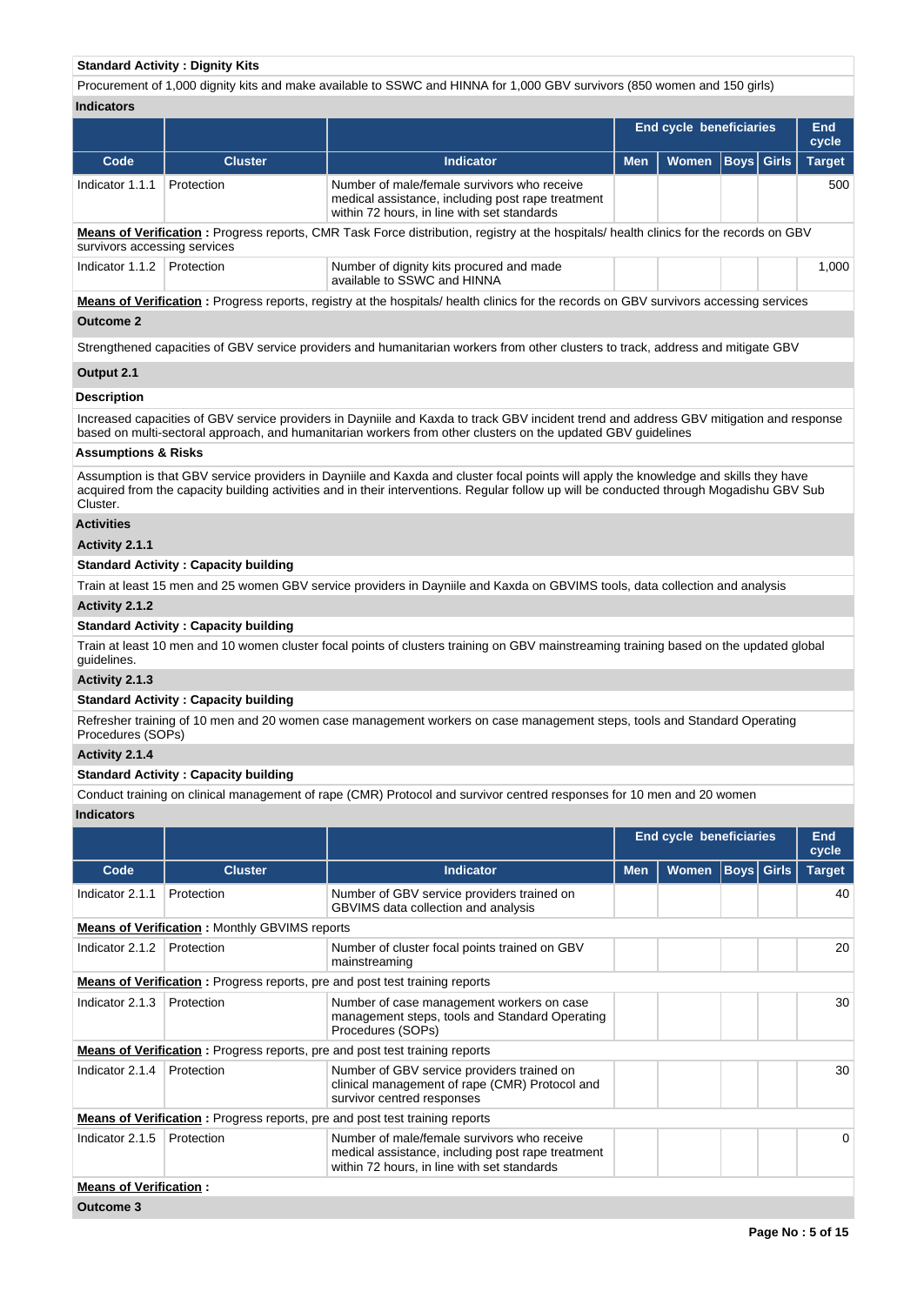Enhanced communities' knowledge, attitudes and behaviours on GBV prevention and mobilization for use of available services for survivors

## **Output 3.1**

## **Description**

Increased communities' knowledge, attitudes and behaviours on GBV prevention and mobilization for use of available services for survivors

#### **Assumptions & Risks**

Assumption is that communities in Dayniile and Kaxda will enhance the protection of women, girls, boys and men and mitigate GBV risks following the prevention and community engagement activities and enhance the use of available services for survivors

#### **Activities**

**Activity 3.1.1** 

## **Standard Activity : GBV awareness campaign**

Conduct community engagement activities with 100 women, 100 girls, 200 boys and 480 men community members on the prevention of GBV and utilization of available services

#### **Indicators**

|                 |                                                                                                                                |                                                                                                   | <b>End cycle beneficiaries</b> | End<br>cycle                      |  |  |               |  |  |  |  |
|-----------------|--------------------------------------------------------------------------------------------------------------------------------|---------------------------------------------------------------------------------------------------|--------------------------------|-----------------------------------|--|--|---------------|--|--|--|--|
| Code            | <b>Cluster</b>                                                                                                                 | <b>Indicator</b>                                                                                  | <b>Men</b>                     | Women  Boys  Girls   <sup> </sup> |  |  | <b>Target</b> |  |  |  |  |
| Indicator 3.1.1 | Protection                                                                                                                     | Number of people reached by campaigns<br>conducted to inform communities on available<br>services |                                |                                   |  |  | 880           |  |  |  |  |
|                 | Mague of Haulflanton : Dispuese provide propher of ODI angelicus acception angles following acceptable acceptance and disputed |                                                                                                   |                                |                                   |  |  |               |  |  |  |  |

**Means of Verification :** Progress reports, number of GBV survivors accessing services following community engagement activities on prevention activities

**Additional Targets :**

## **M & R**

## **Monitoring & Reporting plan**

The proposed project will be implemented and monitored through a results-based management (RBM) approach. UNFPA has RBM strategy that enhances organization's processes, products and services, which facilitates the achievement of intended results. The project will also be monitored through the UNFPA GBV in Emergencies Minimum Standards which set out the minimum GBV response actions to be taken to respond to any emergency situation. UNFPA also has office in Mogadishu which oversees the project activities in the South Central Zone. The GBV coordinator in Mogadishu and the Gender technical team in Nairobi will assume the overall responsibility of project implementation, monitoring and reporting. The programme and finance team at the national and field levels will closely monitor the financial utilization of the proposed project interventions and ensure timely implementation of the activities and efficient use of resources. UNFPA implementing partners comply with UNFPA policies and procedures. The partners will submit quarterly financial and progress reports. Joint monitoring and field visits will be organized by both the finance and program staff of UNFPA and implementing partners during the implementation period. Project monitoring will be also conducted through Mogadishu GBV Sub Cluster. The achievements will be reported to the Protection Cluster and UNOCHA as contribution to GBV Sub Cluster Strategy and the Humanitarian Response Plan. UNFPA will also evaluate the results of the project interventions and document best practices and lessons learnt for similar future interventions. A consolidated result-based project status implementation report of this SHF project will be provided by UNFPA one month after the end of the project.

## **Workplan**

| <b>Activitydescription</b>                                                                                                                                            | Year |    |          |              |              |              |                         |    |  |   |              |
|-----------------------------------------------------------------------------------------------------------------------------------------------------------------------|------|----|----------|--------------|--------------|--------------|-------------------------|----|--|---|--------------|
| 2016<br>Activity 1.1.1: Provision of time critical, life saving assistance to 500 GBV survivors<br>in line with standards (350 women, 60 girls, 50 boys and 40 men)   |      |    |          |              |              |              |                         |    |  | X | $\mathsf{X}$ |
|                                                                                                                                                                       | 2017 | X. | IX.      | ΙX.          | X.           | $\mathsf{X}$ | $\mathsf{X}$            | ΙX |  |   |              |
| Activity 1.1.2: Procurement of 1,000 dignity kits and make available to SSWC and<br>HINNA for 1,000 GBV survivors (850 women and 150 girls)                           | 2016 |    |          |              |              |              |                         |    |  | X | ΙX.          |
|                                                                                                                                                                       | 2017 |    |          |              |              |              |                         |    |  |   |              |
| Activity 2.1.1: Train at least 15 men and 25 women GBV service providers in<br>Dayniile and Kaxda on GBVIMS tools, data collection and analysis                       | 2016 |    |          |              |              |              |                         |    |  |   |              |
|                                                                                                                                                                       | 2017 |    | $\times$ | ΙX.          |              |              |                         |    |  |   |              |
| Activity 2.1.2: Train at least 10 men and 10 women cluster focal points of clusters<br>training on GBV mainstreaming training based on the updated global guidelines. |      |    |          |              |              |              |                         |    |  |   |              |
|                                                                                                                                                                       | 2017 |    |          | <b>X</b>     | X            |              |                         |    |  |   |              |
| Activity 2.1.3: Refresher training of 10 men and 20 women case management<br>workers on case management steps, tools and Standard Operating Procedures                | 2016 |    |          |              |              |              |                         |    |  |   |              |
| (SOPs)                                                                                                                                                                | 2017 |    | X        | <sup>X</sup> |              |              |                         |    |  |   |              |
| Activity 2.1.4: Conduct training on clinical management of rape (CMR) Protocol and<br>survivor centred responses for 10 men and 20 women                              | 2016 |    |          |              |              |              |                         |    |  |   |              |
|                                                                                                                                                                       | 2017 |    |          | X            | $\times$     |              |                         |    |  |   |              |
| Activity 3.1.1: Conduct community engagement activities with 100 women, 100<br>girls, 200 boys and 480 men community members on the prevention of GBV and             | 2016 |    |          |              |              |              |                         |    |  | X | ΙX.          |
| utilization of available services<br>2017                                                                                                                             |      | X. | X.       | ΙX.          | $\mathsf{x}$ | X            | $\overline{\mathsf{x}}$ | ΙX |  |   |              |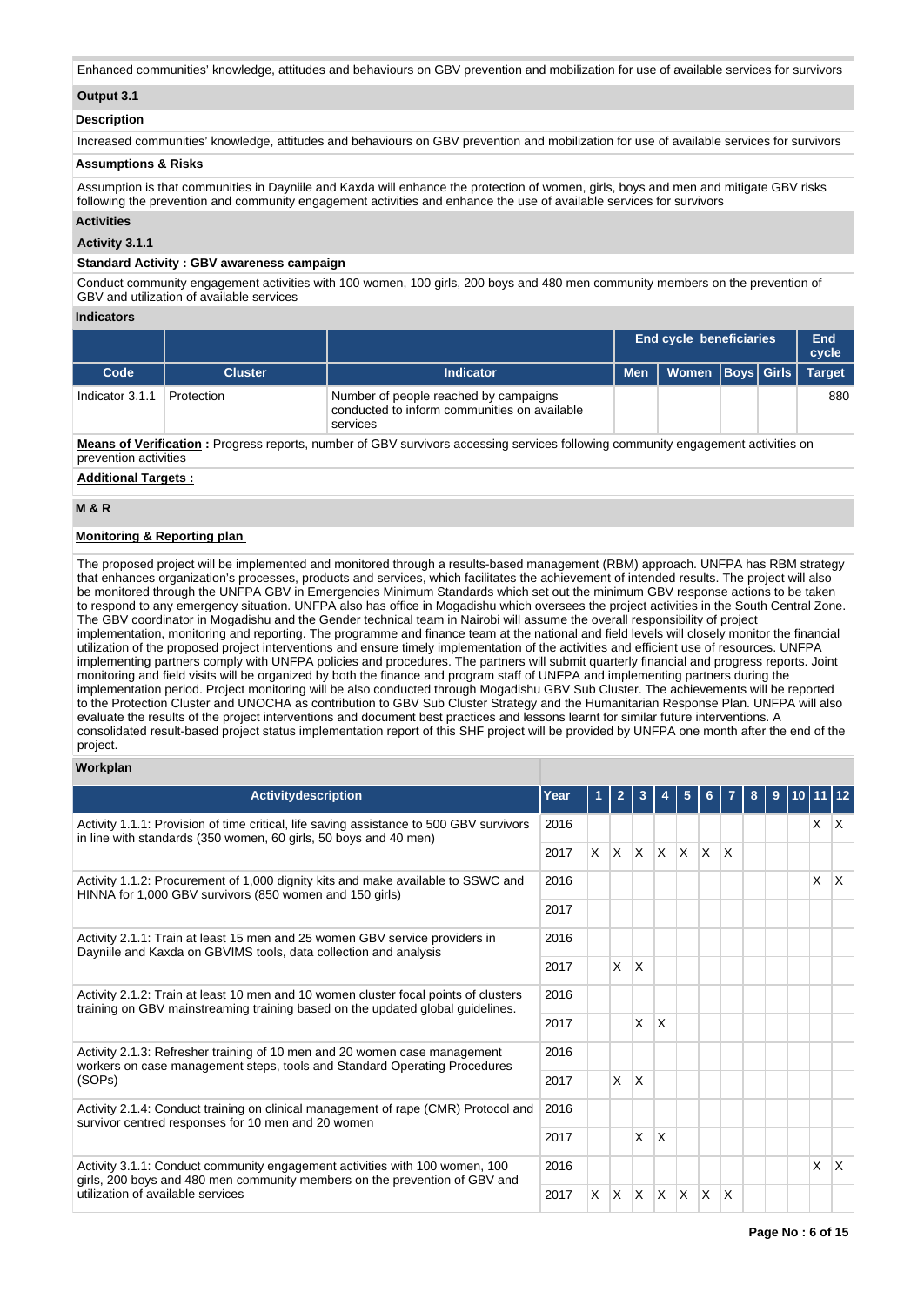#### **OTHER INFO**

## **Accountability to Affected Populations**

This project targets the displaced communities in Dayniile and Kaxda districts of Mogadishu. The proposed project promotes accountability to the affected population by mitigating GBV risks and responding to the needs of GBV survivors. It is in line with the "do not harm" as it seeks to address the needs of GBV survivors from the IDP and host communities and other persons of concern. It is in line with IASC principle of the centrality of protection in humanitarian action as it identifies the groups that are most at risk and takes into account the specific vulnerabilities that underlie these risks. It is in line with the humanitarian principles and the rights-based approach as its aims to promote and protect human rights and the Age, Gender, Diversity Mainstreaming principle and the Protection-related accountability initiatives. The proposed project also strives to enhance accountability by engaging different stakeholders including the beneficiaries throughout the project phases.

UNFPA project priorities are in response to reports of field findings and consultations with the partners and direct beneficiaries. The Ministry of Women and Human Rights Development (MOWHRD) is UNFPA's local partner for GBV activities in South Central Zone. The MOWHRD was involved in the assessment in the three districts of Mogadishu following the increase in the reported GBV incidents. The MOWHRD is responsible for the overall coordination of the GBV activities in SCZ. This project will be community led, owned and implemented with innovations to come from the targeted beneficiaries. In line with cluster strategies, UNFPA will maintain its commitment in engaging with affected communities at all phases of the program cycle. UNFPA's M&E framework ensures that each project implemented is carried out effectively and continually reviewed in line with community needs and humanitarian frameworks.

UNFPA will also utilize GBV-related accountability initiatives like the 2015 IASC GBV Guidelines. The guidelines and standards enable the affected populations to play a decision-making role in processes that affect them. The GBV service providers work with the focal points and the leaders in the communities in the implementation of the activities. The focal points undertake regular checks on site security and create complaint and feedback mechanisms for community. The mechanisms incorporate commitments on accountability to affected populations in the trainings for the partners, mentoring and coaching and providing information to affected people about services and support available in local languages and ensuring that information on the project is available using relevant communication mechanisms.

#### **Implementation Plan**

UNFPA will procure the 1,000 dignity kits and distribute to SSWC and HINNA, based on the standard set by GBV Sub Cluster to meet the hygiene and other health needs of the GBV survivors. The selection of SSWC and HINNA is based on their technical skills and expertise in GBV programming in Dayniile and Kaxda and other parts of Mogadishu. SSWC and HINNA in Dayniile and Kaxda will also receive GBVIMS training, mentoring and coaching in order to strengthen or start regular collection and analysis of GBV data. In this regard, UNFPA will work closely with UNHCR, the GBVIMS consolidating agency for South Central. SSWC and HINNA in Dayniile and Kaxda are expected to provide monthly consolidated GBVIMS data to UNHCR, who in turn share the consolidated monthly report with UNFPA, the national GBVIMS consolidating agency.

GBV mainstreaming training for focal points from other clusters will be implemented in coordination with the Protection Cluster, the Inter Cluster Coordination Group (ICCG) and OCHA. The training will be conducted by trained and experienced facilitators from UNFPA and GBV sub-cluster, based on the updated global GBV guidelines of the Inter-Agency Standing Committee, targeting the focal points from other clusters in Mogadishu. This is to ensure life-saving and life-enhancing humanitarian interventions carried out by other clusters will address GBV mitigation and response.

Overall, the project will be implemented based on UNFPA's comparative advantage on addressing the needs of women and girls within an integrated and multi-sectoral approach and working closely with service providers by providing technical support to ensure quality of services as the lead agency of Somalia GBV Sub Cluster. The reporting lines, distribution of labour and financial arrangements will be clearly defined in the Agreement with the Implementing partners. The MOWHRD will be responsible for the overall coordination of the project in collaboration with the GBV Sub Cluster and other stakeholders. UNFPA will provide technical support to the partners. All the reports will be sent to UNFPA through the MOWHRD.

#### **Coordination with other Organizations in project area**

| Name of the organization                                      | Areas/activities of collaboration and rationale                                                                                                                                                                                                                                                                                                                        |
|---------------------------------------------------------------|------------------------------------------------------------------------------------------------------------------------------------------------------------------------------------------------------------------------------------------------------------------------------------------------------------------------------------------------------------------------|
| <b>UNHCR</b>                                                  | As the GBVIMS consolidating agency for South Central Zone for the<br>GBVIMS capacity building, mentoring and coaching of GBVIMS data<br>gathering organizations, consolidation of the monthly report<br>submitted to UNFPA. As the national GBVIMS consolidating agency,<br>UNFPA has been providing the technical support on GBVIMS related<br>activities in Somalia. |
| Mogadishu GBV Sub Cluster                                     | Mogadishu GBV Sub Cluster will be actively involved in the<br>implementation and monitoring of the activities to ensure<br>coordination and accountability.                                                                                                                                                                                                            |
| Protection Cluster, Inter Cluster Coordination Group and OCHA | UNFPA will work closely with the Protection Cluster, the Inter Cluster<br>Coordination Group and OCHA on GBV mainstreaming of focal<br>points of clusters and mainstreaming GBV in the humanitarian<br>interventions.                                                                                                                                                  |
| Ministry of Women and Human Rights Development                | For the coordination of GBV interventions                                                                                                                                                                                                                                                                                                                              |
| <b>Environment Marker Of The Project</b>                      |                                                                                                                                                                                                                                                                                                                                                                        |
|                                                               |                                                                                                                                                                                                                                                                                                                                                                        |
| <b>Gender Marker Of The Project</b>                           |                                                                                                                                                                                                                                                                                                                                                                        |

2b- The principal purpose of the project is to advance gender equality

#### **Justify Chosen Gender Marker Code**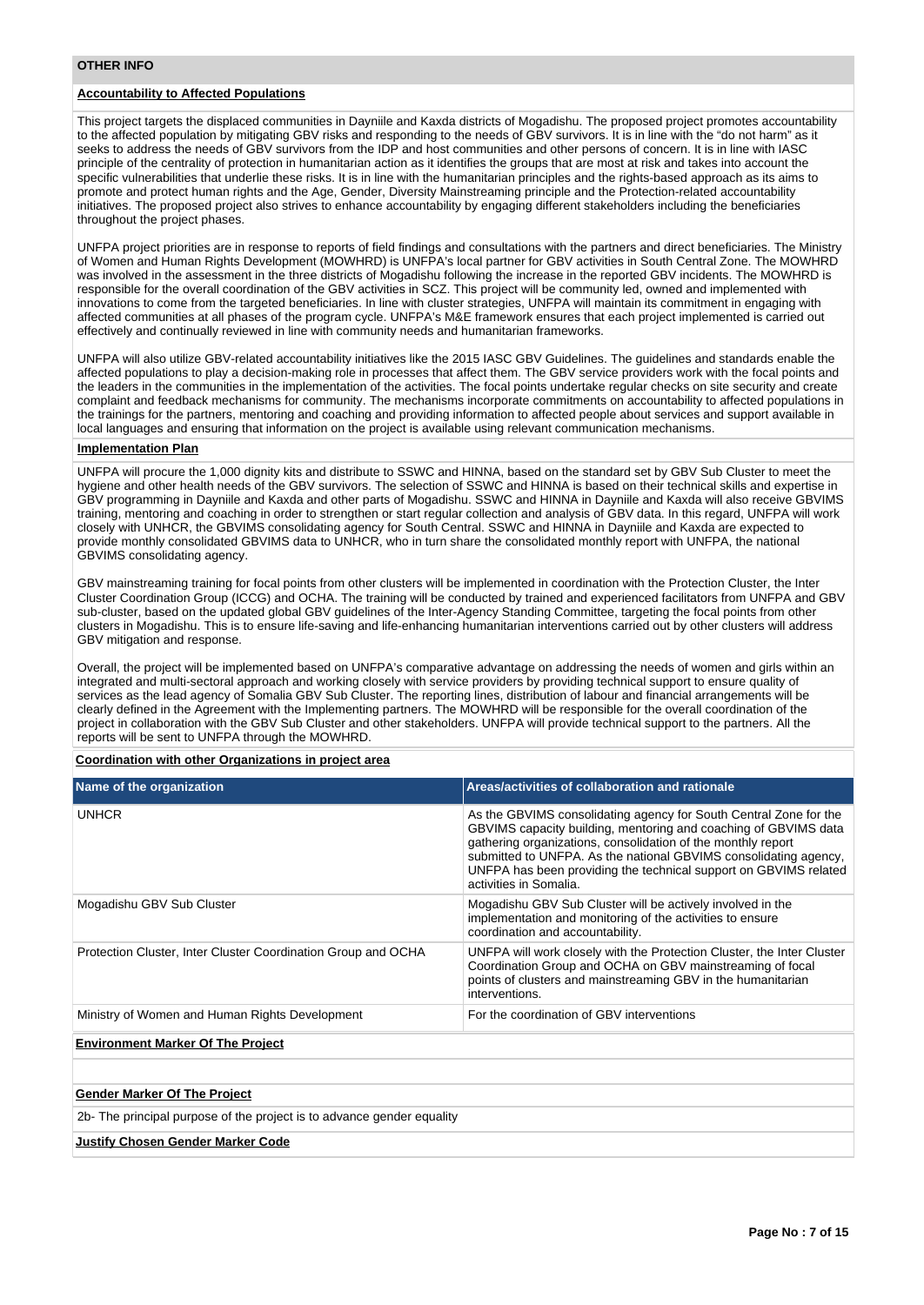This project focuses on service provision to women and girls that have been exposed to sexual violence and other forms of GBV by strengthening access to quality multi-sectoral GBV services. Although the focus is women and girls, boys and men will also benefit from the dignity kits, other GBV services that will enhance the quality of care for men and boys and capacity building that will contribute to gender equality by mainstreaming GBV in other clusters. It addresses the different needs of women, girls, boys and men through GBV mitigation and GBV response.

#### **Protection Mainstreaming**

GBV is a cross cutting issue and therefore should be integrated in all aspects of emergency humanitarian responses. All humanitarian actors share a responsibility to ensure that their activities do not lead to or perpetuate discrimination, abuse, violence, neglect or exploitation. Accordingly, all humanitarian interventions should promote and respect human rights and enhance the protection of women, girls, boys and men. In this regard, this project intends to mainstream and mitigate GBV in other clusters and ensure integrated approach. The GBV sub cluster will continue to work closely with other sectors in order to promote GBV mainstreaming in other sectors.

The safety and dignity of GBV survivors and the Do No Harm principles will be taken into account during the implementation of the project. This enables equal and impartial access to services and the targeting of vulnerable groups and persons of concern. This project targets the IDPs. However, in line with the "do no harm" principle, it will also include the vulnerable GBV survivors from the host community and other persons of concern where appropriate. This project enables equal and impartial access to assistance and services and the targeting of GBV survivors and vulnerable community members and persons of concern. The services will be provided by the GBV service providers who have already assessed and planned the needs.

UNFPA partners work with focal points in the communities who assist in identifying and referring the survivors for services. This is achieved with the coordination with community focal points and other GBV service providers. UNFPA has mechanisms that that support the development of self-protection capacities and assist the people affected by emergencies to claim their rights like incorporation of protection principles into aid delivery whereby humanitarian actors can ensure that their activities target the most vulnerable, enhance safety, dignity, and promote and protect the human rights of the beneficiaries. UNFPA also has a feedback mechanism so IDPs communicate about the services through the community focal points.

#### **Country Specific Information**

## **Safety and Security**

Security and access remain challenging in many areas of Somalia, including Dayniile and Kaxda. This project will be implemented in collaboration with the Ministry of Health as well as key GBV service providers who have operational in the priority locations and are accepted by local communities. The NGOs have GBV prevention and response activities and also have a good working relationship with the local authorities. Conflict is a concern for UNFPA and partner staff. UNFPA is a member of the UN Security Management team which includes local field structures as well as tailored protocols for Somalia and oversight at the country level. UNDSS and the SMT provides recommendations and consultation on security policy and criteria in coordination with the designated security representative of the SRSG. The staff also undergo a series of security trainings and are properly equipped with personal protective equipment and communication devices. UNFPA does its best to ensure that all staff have the proper knowledge, training and equipment to ensure their safety. UNFPA also follows UNDSS protocols for including security clearance and convoy travel for vehicles.

#### **Access**

UNFPA is implementing the proposed activities in the target locations through SSWC and HINNA. UNFPA has a well-established relationship with the Federal Government of Somalia, key stakeholders and the local communities in the target locations. The local NGO have access in the target locations and are well-known by the communities. The GBV Coordinator for South Central Zone and UNFPA staff in Mogadishu also have access in the target locations for monitoring of the activities.

## **BUDGET**

| Code | <b>Budget Line Description</b>                                                       |   | D / S Quantity Unit | Duration<br><b>Recurran</b><br>cost<br>ce |   | $\frac{9}{6}$<br>charged<br>to CHF | <b>Total Cost</b> |
|------|--------------------------------------------------------------------------------------|---|---------------------|-------------------------------------------|---|------------------------------------|-------------------|
|      | <b>Staff and Other Personnel Costs</b>                                               |   |                     |                                           |   |                                    |                   |
| 1.1  | <b>Project Coordinator</b>                                                           | D | 1 <sup>1</sup>      | 1,000<br>.00                              | 9 | 100.00                             | 9.000.00          |
|      | Salary for the Project Coordinator for 9 months @ \$1,000 per months                 |   |                     |                                           |   |                                    |                   |
|      | <b>Section Total</b>                                                                 |   |                     |                                           |   |                                    | 9,000.00          |
|      | <b>Supplies, Commodities, Materials</b>                                              |   |                     |                                           |   |                                    |                   |
| 2.1  | Procurement of 1,000 dignity kits and make available to SSWC D<br>and HINNA $@$ \$35 |   |                     | 1000 35.00                                |   | 100.00                             | 35.000.00         |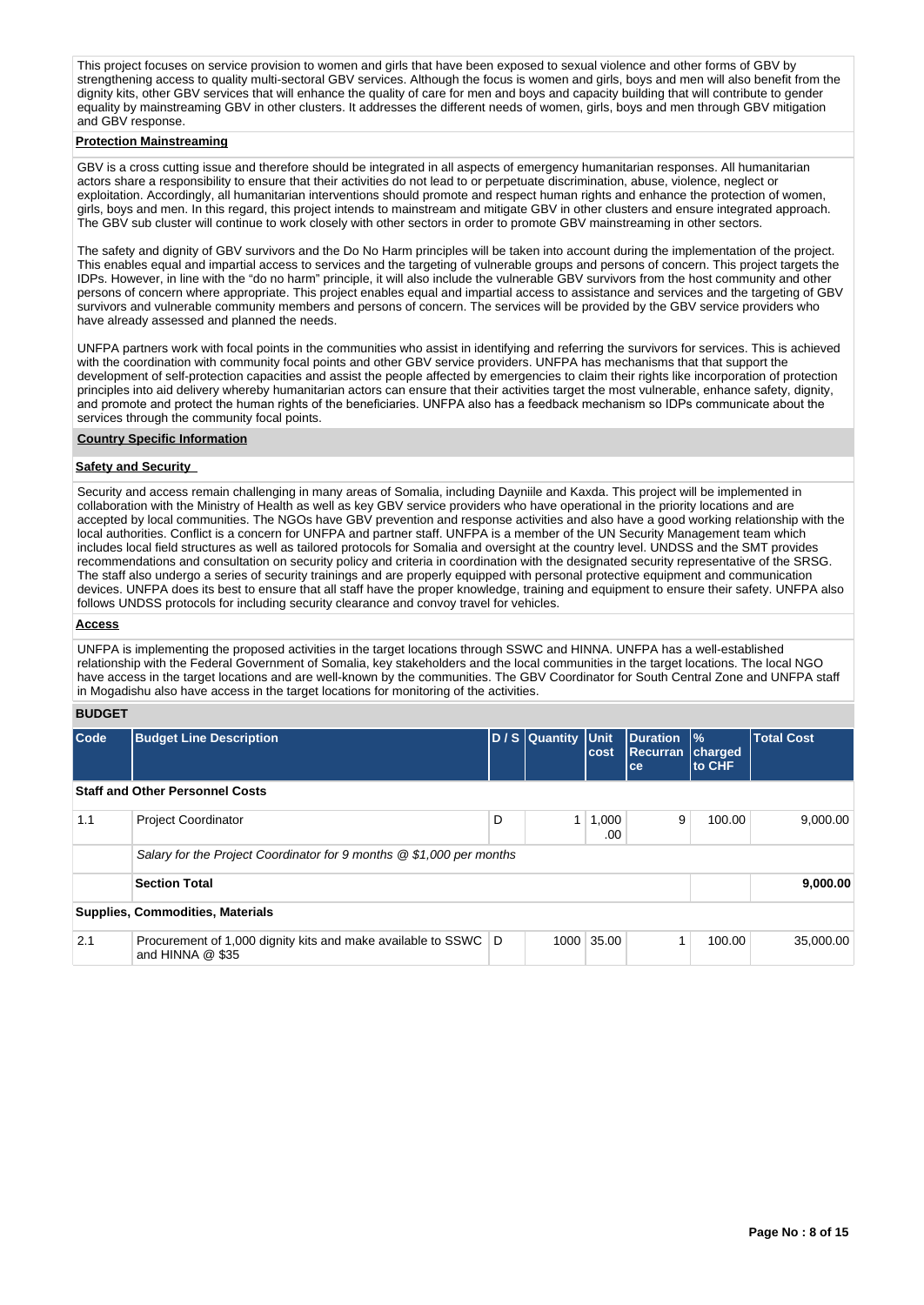|     | 1,000 dignity kits for 1,000 vulnerable GBV survivors. One dignity kit per household of the GBV survivor. The distribution of the<br>dignity kits is not one-time distribution. It is determined by the vulnerability and the specific needs of each GBV survivor and is<br>part of the comprehensive GBV response to the needs of the GBV survivor depending on the specific need of each survivor. It is<br>expected that 1,000 will be distributed during the project implementation<br>The contents of the dignity kits are:<br>o Sanitary towels of ultra slim size, individually wrapped in packets containing 14 napkins each. (Quantity:2 Packets)<br>o Individual bar of toilet soap 150grams weight (Quantity: 6pieces per kit)<br>o Manual Toothbrush suitable for use at least 3 months (Quantity: 1)<br>o Standard Toothpaste 125 ML (Quantity: 1)<br>o 100% cotton Female Underwear [full brief panties of medium size [Large] (Quantity: 3)<br>o Durable Hair Comb of medium size (Quantity: 1)<br>o Headscarf of size 40.55" wide by 37" deep, polyester material<br>o Body lotion/ rubbing oil (200ml with Flip Open or Screw Cap suitable for all skin types (Quantity: 1)<br>o Gram Translucent PVC Bag with UNFPA logo at the middle (to package items in Numbers 1 to 8) Must have durability for at<br>least 3 years (Quantity: 1)<br>o A bucket with UNFPA Logo<br>o Washing Powder<br>o Shampoo<br>o Dress (dirac)<br>o Laundry soap<br>o Mosquito nets (maro kaneeco)<br>o Rubber Slippers<br>o Unbreakable plastic-comp, jelly comp (15-20cm)<br>o Pail with cover<br>o Cups<br>o Coconut oil<br>o Body cream<br>o Bathing soap<br>o Solar powered flash light<br>o Whistle<br>o Diaper<br>o Nail cutter<br>o Face towel |   |  |                       |   |        |          |  |
|-----|----------------------------------------------------------------------------------------------------------------------------------------------------------------------------------------------------------------------------------------------------------------------------------------------------------------------------------------------------------------------------------------------------------------------------------------------------------------------------------------------------------------------------------------------------------------------------------------------------------------------------------------------------------------------------------------------------------------------------------------------------------------------------------------------------------------------------------------------------------------------------------------------------------------------------------------------------------------------------------------------------------------------------------------------------------------------------------------------------------------------------------------------------------------------------------------------------------------------------------------------------------------------------------------------------------------------------------------------------------------------------------------------------------------------------------------------------------------------------------------------------------------------------------------------------------------------------------------------------------------------------------------------------------------------------------------------------------------------------------------------------|---|--|-----------------------|---|--------|----------|--|
| 2.2 | o Bath towel<br>Train at least 15 male and 25 female GBV service providers in<br>Dayniile and Kaxda on GBVIMS tools, data collection and<br>analysis $@$ \$3,000                                                                                                                                                                                                                                                                                                                                                                                                                                                                                                                                                                                                                                                                                                                                                                                                                                                                                                                                                                                                                                                                                                                                                                                                                                                                                                                                                                                                                                                                                                                                                                                   | D |  | $2 \mid 3,000$<br>.00 | 1 | 100.00 | 6,000.00 |  |
|     | Training for 15 male and 25 female GBV service providers in Dayniile and Kaxda on GBVIMS tools, data collection and analysis:<br>\$6,000<br>1) Venue: $@$ \$100 x 2 trainings x 3 days = \$600<br>2) Lunch and refreshment: @33.5 x 40 participants x 3 days = \$4,020<br>3) Banner: @ \$50<br>4) Pens: $@$ \$0.15 x 20 participants x 2 trainings = \$6<br>5) Marker pens: $@ $1 x 20 = $40$<br>6) Notebooks: $@$0.5 \times 20$ participants x 2 trainings = \$20<br>7) Flip charts: $@$5.4 \times 5$ units x 2 trainings = \$54<br>8) Bus: $@176.66 \times 6$ days (3 days each x 2 trainings) = \$1059.96<br>9) Sundries: @\$150 Sundries include communication expenses during training like telephone calls, internet, printing of the<br>certificates, bank service charges, festival celebrations like 16 Days of Activism and Human Rights Day incorporated in the<br>trainings and other unforeseen expenses.<br>Total: \$6,000 (\$3,000 per training x 2 trainings)                                                                                                                                                                                                                                                                                                                                                                                                                                                                                                                                                                                                                                                                                                                                                                      |   |  |                       |   |        |          |  |
| 2.3 | Train at least 10 male and 10 female cluster focal points of<br>clusters training on GBV mainstreaming training based on the<br>updated global guidelines @\$3,000                                                                                                                                                                                                                                                                                                                                                                                                                                                                                                                                                                                                                                                                                                                                                                                                                                                                                                                                                                                                                                                                                                                                                                                                                                                                                                                                                                                                                                                                                                                                                                                 | D |  | $1 \, 3,000$<br>.00   | 1 | 100.00 | 3,000.00 |  |
|     | Training for 10 male and 10 female cluster focal points of clusters training on GBV mainstreaming training based on the updated<br>global guidelines: \$3,000<br>1) Venue: $@$100 \times 1$ training x 3 days = \$300<br>2) Lunch and refreshment: $@33.5 \times 20$ participants x 3 days = \$2,010<br>3) Banner: @ \$50<br>4) Pens: $@$ \$0.15 x 20 participants x 1 training $1 = $3$<br>5) Marker pens: $@ $1 x 10 = $10$<br>6) Notebooks: $@$0.5 \times 20$ participants x 1 training = \$10<br>7) Flip charts: $@$5.4 \times 5$ units x 1 training = \$27<br>8) Bus: $@85 \times 6$ days (3 days each x 1 training) = \$510<br>9) Sundries: @80<br>Total: \$3,000                                                                                                                                                                                                                                                                                                                                                                                                                                                                                                                                                                                                                                                                                                                                                                                                                                                                                                                                                                                                                                                                            |   |  |                       |   |        |          |  |
| 2.4 | Refresher training of 10 male and 20 female case<br>management workers on case management steps, tools and<br>Standard Operating Procedures (SOPs) @ \$4297.5                                                                                                                                                                                                                                                                                                                                                                                                                                                                                                                                                                                                                                                                                                                                                                                                                                                                                                                                                                                                                                                                                                                                                                                                                                                                                                                                                                                                                                                                                                                                                                                      | D |  | $1 \mid 4,297$<br>.50 | 1 | 100.00 | 4,297.50 |  |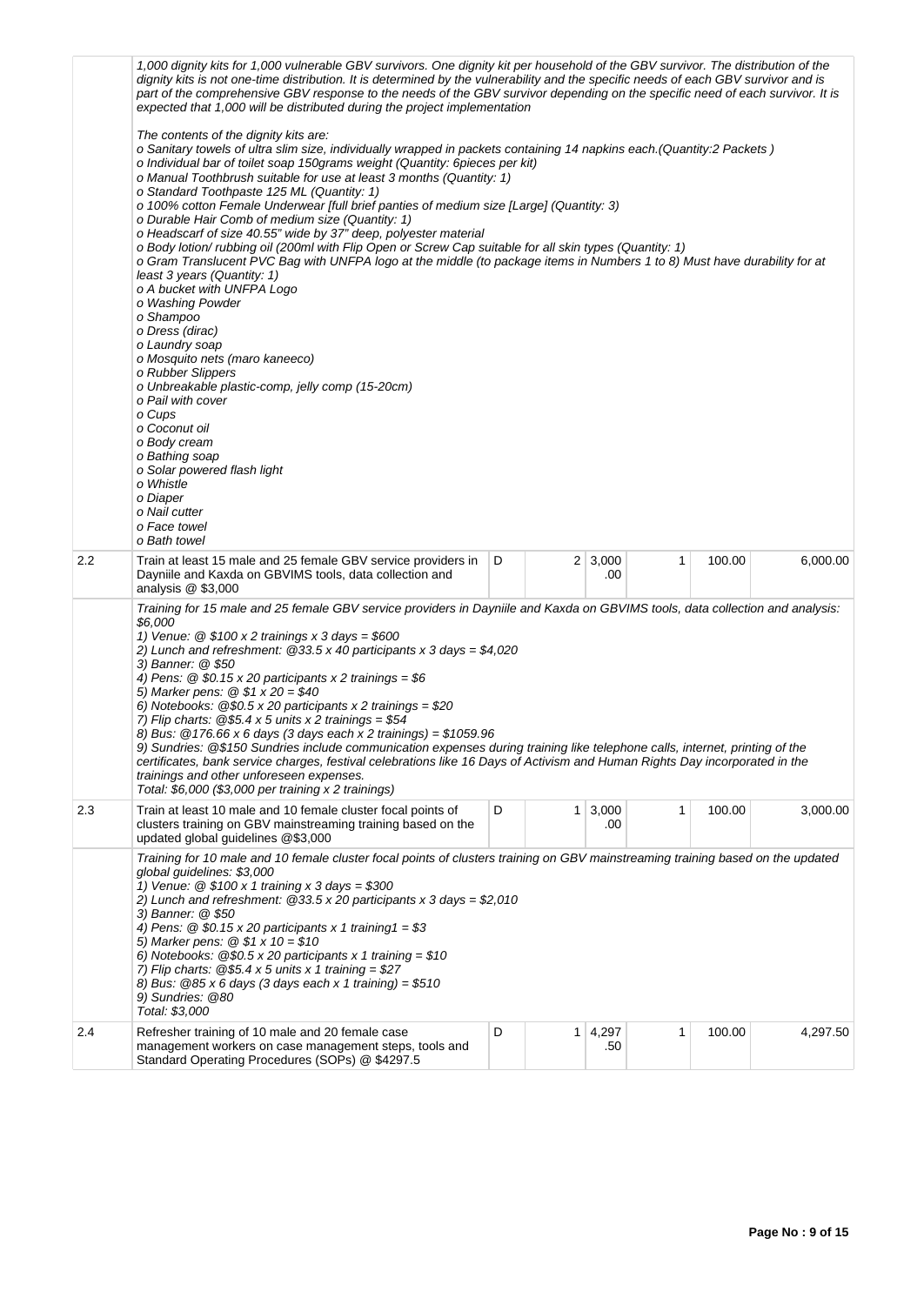|     | Refresher training of 10 male and 20 female case management workers on case management steps, tools and Standard<br>Operating Procedures (SOPs): \$4297.5<br>1) Venue: $@$ \$100 x 1 training x 3 days = \$300<br>2) Lunch and refreshment: $@33.5 \times 30$ participants x 3 days = \$3,015<br>3) Banner: @ \$50<br>4) Pens: $@$ \$0.15 x 20 participants x 2 trainings = \$6<br>5) Marker pens: $@ $1 x 40$ pieces = \$40<br>6) Notebooks: $@$0.5 \times 40$ pieces = \$20<br>7) Flip charts: $\textcircled{2}$ \$5.4 x 10 pieces = \$54<br>8) Bus: $\circledcirc$ \$120.42 x 6 days (3 days each x 2 times, morning and evening) = \$722.52<br>9) Sundries: @90<br>Total: \$4,297.5 |   |                |                       |              |        |           |  |  |  |
|-----|-----------------------------------------------------------------------------------------------------------------------------------------------------------------------------------------------------------------------------------------------------------------------------------------------------------------------------------------------------------------------------------------------------------------------------------------------------------------------------------------------------------------------------------------------------------------------------------------------------------------------------------------------------------------------------------------|---|----------------|-----------------------|--------------|--------|-----------|--|--|--|
| 2.5 | Conduct training on clinical management of rape (CMR)<br>Protocol and survivor centred responses for 10 males and 20<br>females @ \$4297.5                                                                                                                                                                                                                                                                                                                                                                                                                                                                                                                                              | D |                | $1 \mid 4,297$<br>.50 | $\mathbf{1}$ | 100.00 | 4,297.50  |  |  |  |
|     | Training on clinical management of rape (CMR) Protocol and survivor centred responses for 10 males and 20 females: \$4297.5<br>1) Venue: $@$ \$100 x 1 training x 3 days = \$300<br>2) Lunch and refreshment: $@33.5 \times 30$ participants x 3 days = \$3,015<br>3) Banner: @ \$50<br>4) Pens: $@$ \$0.15 x 20 participants x 2 trainings = \$6<br>5) Marker pens: $@ $1 x 40$ pieces = \$40<br>6) Notebooks: $@$0.5 \times 40$ pieces = \$20<br>7) Flip charts: $@$ \$5.4 x 10 pieces = \$54<br>8) Bus: $@$ \$120.42 x 6 days (3 days each x 2 times, morning and evening) = \$722.52<br>9) Sundries: @90<br>Total: \$4,297.5                                                        |   |                |                       |              |        |           |  |  |  |
| 2.6 | Custom clearance costs and other associated costs like<br>insurance and freight costs estimated at \$1,000                                                                                                                                                                                                                                                                                                                                                                                                                                                                                                                                                                              | D |                | $1 \mid 1,000$<br>.00 | $\mathbf{1}$ | 100.00 | 1,000.00  |  |  |  |
|     | Approximate costs for custom clearance costs and other associated costs like insurance and freight costs                                                                                                                                                                                                                                                                                                                                                                                                                                                                                                                                                                                |   |                |                       |              |        |           |  |  |  |
|     | <b>Section Total</b><br>53,595.00                                                                                                                                                                                                                                                                                                                                                                                                                                                                                                                                                                                                                                                       |   |                |                       |              |        |           |  |  |  |
|     | <b>Transfers and Grants to Counterparts</b>                                                                                                                                                                                                                                                                                                                                                                                                                                                                                                                                                                                                                                             |   |                |                       |              |        |           |  |  |  |
| 6.1 | Grant for SSWC (see the attached breakdown of the budget)                                                                                                                                                                                                                                                                                                                                                                                                                                                                                                                                                                                                                               | D | 29450          | 1.00                  | $\mathbf{1}$ | 100.00 | 29,450.00 |  |  |  |
|     | Activities:<br>1) Provision of comprehensive GBV services to at least 250 GBV survivors in line with standards @ \$11.4 x 250 GBV survivors x<br>9 months = $$25,650$<br>2) Community engagement activities with 50 women, 50 girls, 100 boys and 240 men community members on the prevention of<br>GBV and utilization of available services $@200 \times 9$ months = \$1,800<br>3) Support costs for the running of SSWC safe home for the GBV survivors @222.2 x 9 months = \$1999.8<br>Total: \$29,450                                                                                                                                                                              |   |                |                       |              |        |           |  |  |  |
| 6.2 | Grant for HINNA (see the attached breakdown of the budget)                                                                                                                                                                                                                                                                                                                                                                                                                                                                                                                                                                                                                              | D | 27450          | 1.00                  | 1            | 100.00 | 27,450.00 |  |  |  |
|     | Activities:<br>1) Provision of comprehensive GBV services to at least 250 GBV survivors in line with standards @ \$11.4 x 250 GBV survivors x<br>9 months = $$25.650$<br>2) Community engagement activities with 50 women, 50 girls, 100 boys and 240 men community members on the prevention of<br>GBV and utilization of available services $@$200 x 9 months = $1,800$<br>Total: \$27,450                                                                                                                                                                                                                                                                                            |   |                |                       |              |        |           |  |  |  |
|     | <b>Section Total</b>                                                                                                                                                                                                                                                                                                                                                                                                                                                                                                                                                                                                                                                                    |   |                |                       |              |        | 56,900.00 |  |  |  |
|     | <b>General Operating and Other Direct Costs</b>                                                                                                                                                                                                                                                                                                                                                                                                                                                                                                                                                                                                                                         |   |                |                       |              |        |           |  |  |  |
| 7.1 | Communication, stationery, internet etc. (see the attached<br>BOQ)                                                                                                                                                                                                                                                                                                                                                                                                                                                                                                                                                                                                                      | D | 1 <sup>1</sup> | 2,000<br>.00          | 1            | 100.00 | 2,000.00  |  |  |  |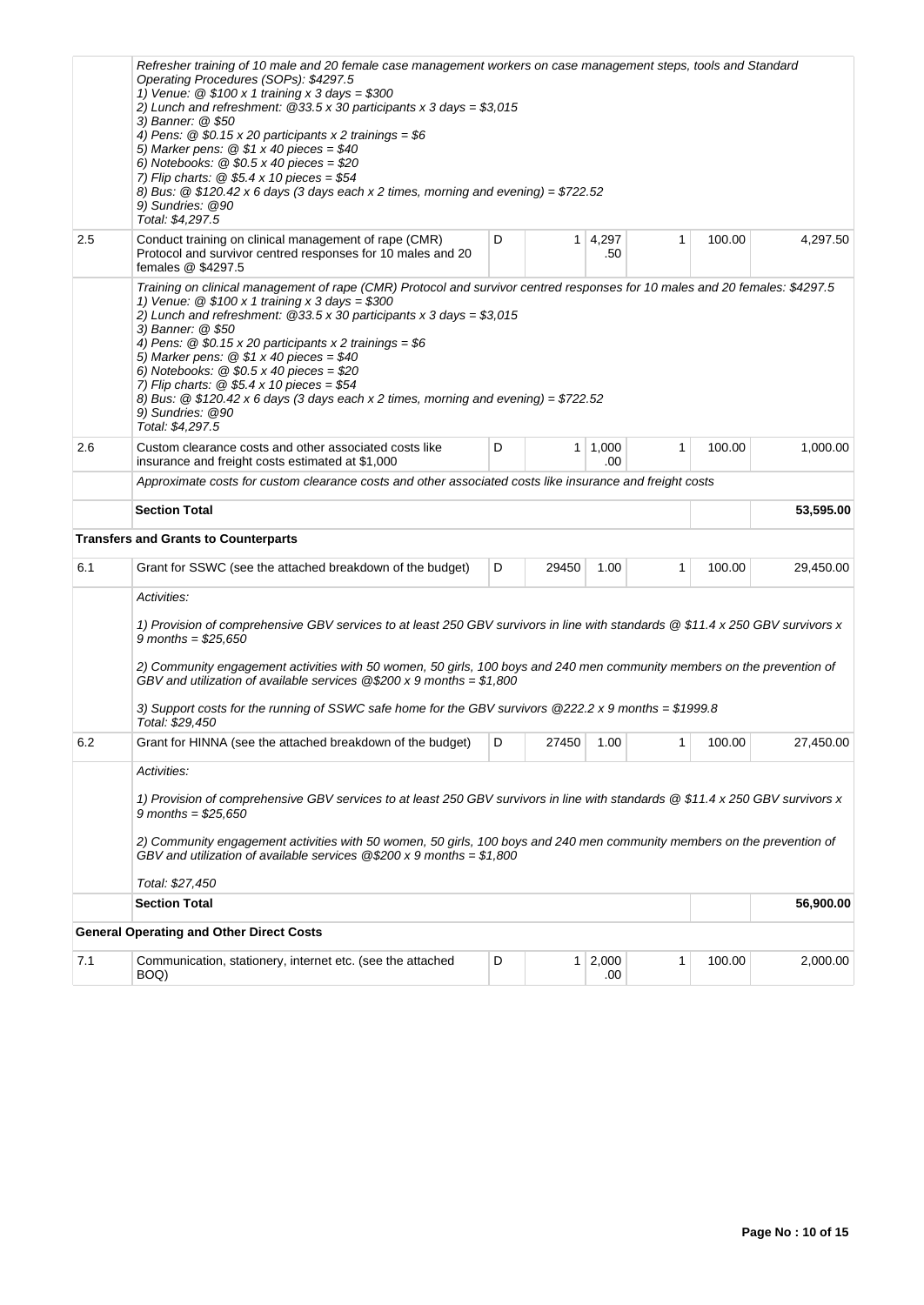|                               | Approximate costs for communication, stationery, internet etc.: \$2,000<br>1) Communication: $@$ \$100 x 9 months = \$900<br>2) Pens: $@$ \$0.15 x 200 pieces = \$30<br>3) Notebooks: $@$0.2 \times 200$ pieces = \$40<br>4) Other stationery e.g. highlighters, staplers, pins: $@$ \$10.5 x 9 months = \$94.5<br>5) Office premises $@53.9 \times 9$ months = \$485.1<br>6) Internet: $@50 \times 9$ months = \$450<br>Total: \$2,000 |               |            |  |
|-------------------------------|-----------------------------------------------------------------------------------------------------------------------------------------------------------------------------------------------------------------------------------------------------------------------------------------------------------------------------------------------------------------------------------------------------------------------------------------|---------------|------------|--|
|                               | <b>Section Total</b>                                                                                                                                                                                                                                                                                                                                                                                                                    |               | 2,000.00   |  |
| <b>SubTotal</b>               |                                                                                                                                                                                                                                                                                                                                                                                                                                         | 57,908.0<br>0 | 121,495.00 |  |
| Direct                        | 121,495.00                                                                                                                                                                                                                                                                                                                                                                                                                              |               |            |  |
| Support                       |                                                                                                                                                                                                                                                                                                                                                                                                                                         |               |            |  |
| <b>PSC Cost</b>               |                                                                                                                                                                                                                                                                                                                                                                                                                                         |               |            |  |
| <b>PSC Cost Percent</b>       |                                                                                                                                                                                                                                                                                                                                                                                                                                         |               |            |  |
| 8,504.65<br><b>PSC Amount</b> |                                                                                                                                                                                                                                                                                                                                                                                                                                         |               |            |  |
| <b>Total Cost</b>             | 129,999.65                                                                                                                                                                                                                                                                                                                                                                                                                              |               |            |  |

# **Project Locations**

| <b>Location</b>                      | <b>Estimated</b><br>percentage<br>of budget<br>for each<br><b>location</b> | <b>Estimated number of beneficiaries</b><br>for each location |              |             |       |              | <b>Activity Name</b>                                                                                                                                                                                                                                                                                                                                                                                                                                                                                             |
|--------------------------------------|----------------------------------------------------------------------------|---------------------------------------------------------------|--------------|-------------|-------|--------------|------------------------------------------------------------------------------------------------------------------------------------------------------------------------------------------------------------------------------------------------------------------------------------------------------------------------------------------------------------------------------------------------------------------------------------------------------------------------------------------------------------------|
|                                      |                                                                            | <b>Men</b>                                                    | <b>Women</b> | <b>Boys</b> | Girls | <b>Total</b> |                                                                                                                                                                                                                                                                                                                                                                                                                                                                                                                  |
| Banadir -> Mogadishu -><br>Mogadishu | 65                                                                         | 60                                                            | 1,010        | 65          | 500   | 1,635        | Activity 1.1.1 : Provision of time critical, life<br>saving assistance to 500 GBV survivors in line<br>with standards (350 women, 60 girls, 50 boys<br>and 40 men)<br>Activity 2.1.1 : Train at least 15 men and 25<br>women GBV service providers in Dayniile and<br>Kaxda on GBVIMS tools, data collection and<br>analysis<br>Activity 2.1.2 : Train at least 10 men and 10<br>women cluster focal points of clusters training on<br>GBV mainstreaming training based on the<br>updated global quidelines.     |
| Banadir -> Mogadishu-Daynile         | 35                                                                         | 20                                                            | 540          | 35          | 270   |              | 865 Activity 1.1.1 : Provision of time critical, life<br>saving assistance to 500 GBV survivors in line<br>with standards (350 women, 60 girls, 50 boys<br>and 40 men)<br>Activity 2.1.1 : Train at least 15 men and 25<br>women GBV service providers in Dayniile and<br>Kaxda on GBVIMS tools, data collection and<br>analysis<br>Activity 2.1.2 : Train at least 10 men and 10<br>women cluster focal points of clusters training on<br>GBV mainstreaming training based on the<br>updated global guidelines. |

## **Documents**

| <b>Category Name</b>                | <b>Document Description</b>                           |
|-------------------------------------|-------------------------------------------------------|
| <b>Project Supporting Documents</b> | BOQ - UNFPA Mogadishu.xlsx                            |
| <b>Project Supporting Documents</b> | 2015-IASC-Gender-based-Violence-Guidelines lo-res.pdf |
| <b>Project Supporting Documents</b> | GBVIE.Minimum.Standards.Publication.FINAL ENG.pdf     |
| <b>Project Supporting Documents</b> | Post Rape Treatment kits.docx                         |
| <b>Project Supporting Documents</b> | BOQ - UNFPA Mogadishu.xlsx                            |
| <b>Project Supporting Documents</b> | BOQ - UNFPA Mogadishu Final.xlsx                      |
| <b>Project Supporting Documents</b> | <b>UNFPA Dignity kits.docx</b>                        |
| <b>Project Supporting Documents</b> | <b>BOQ - UNFPA Communicatin.xlsx</b>                  |